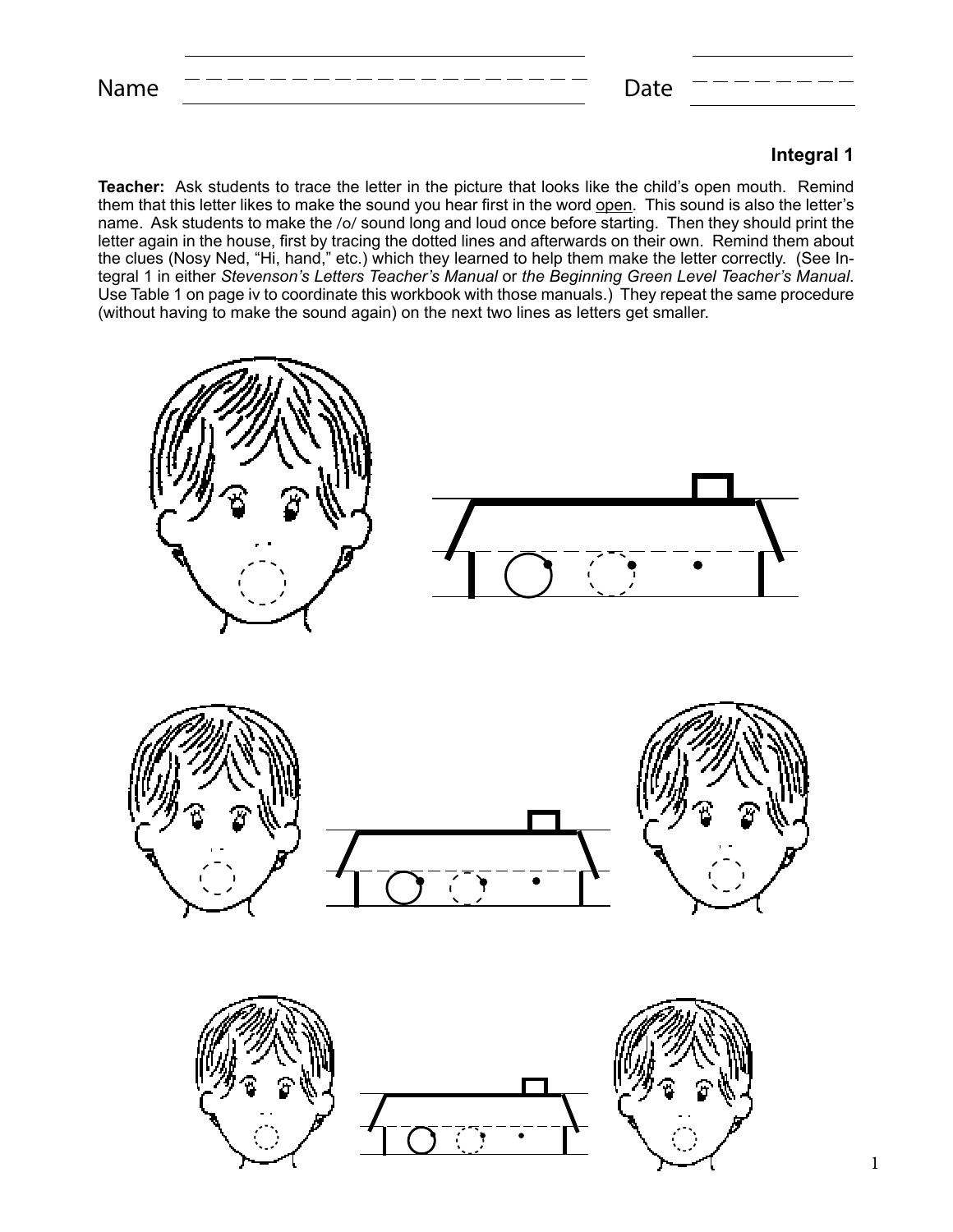Name  $------------------$  Date

## **Integral 1**

**Teacher:** In the top section, students draw the <u>o</u> mouth on each face, and they can color the faces if they wish. In the bottom section, students trace the  $\underline{o}$  bubbles and color the picture any way they wish. Remind students about the clues they have learned (e.g. "Nosy Ned" and/or "Hi, hand," etc.) to help them make the circle in the correct direction. (Use Table 1 on page iv to coordinate this workbook with the manuals that give those clues.)



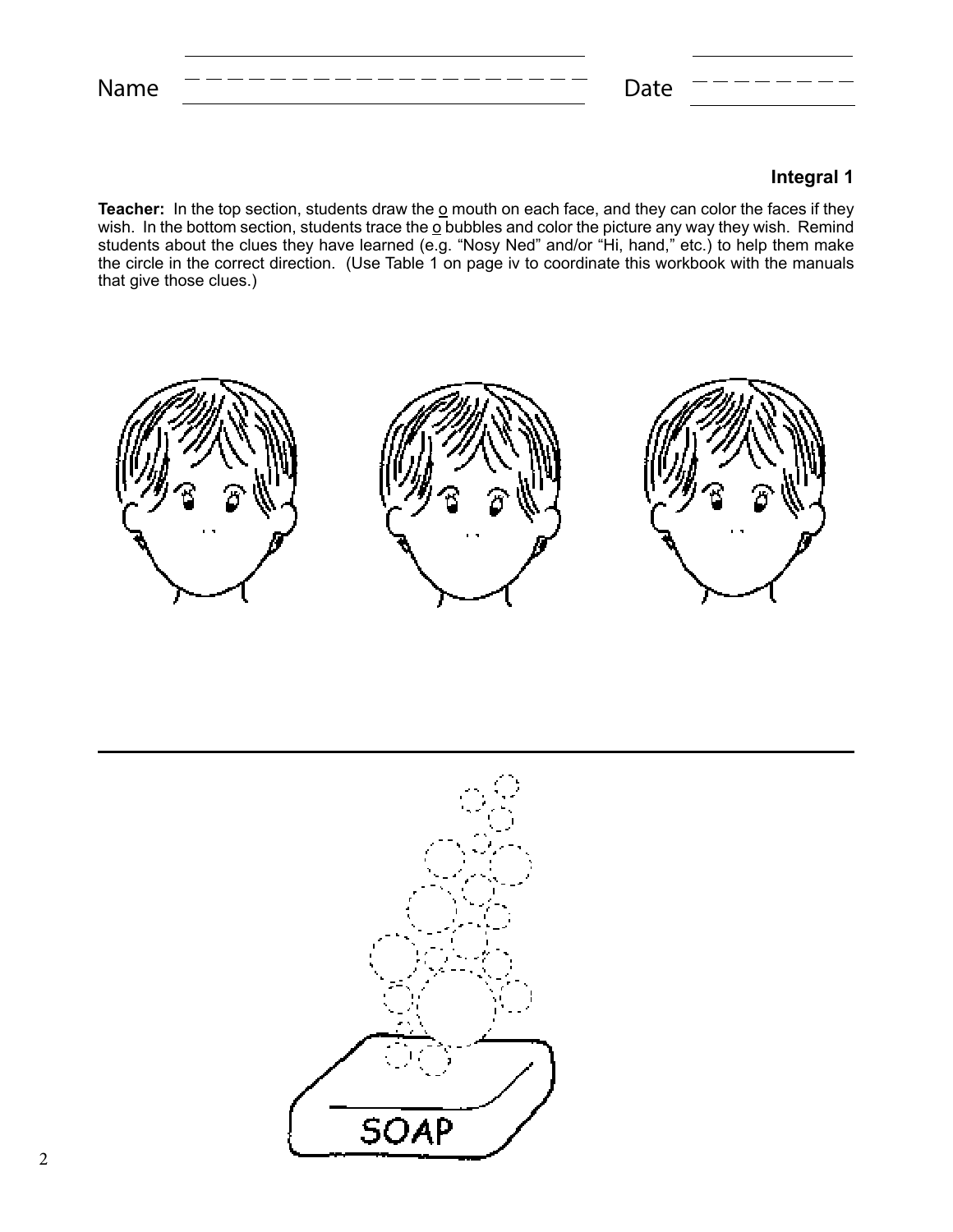Name Date

## **Integral 19**

**Teacher:** Have students trace the letter that makes the /e/ sound in the boy's **e**ar. Then they should print  $\underline{\mathbf{e}}$ 's in the boy's ear. Finally ask them to print  $\underline{\mathbf{e}}$  in the empty house.